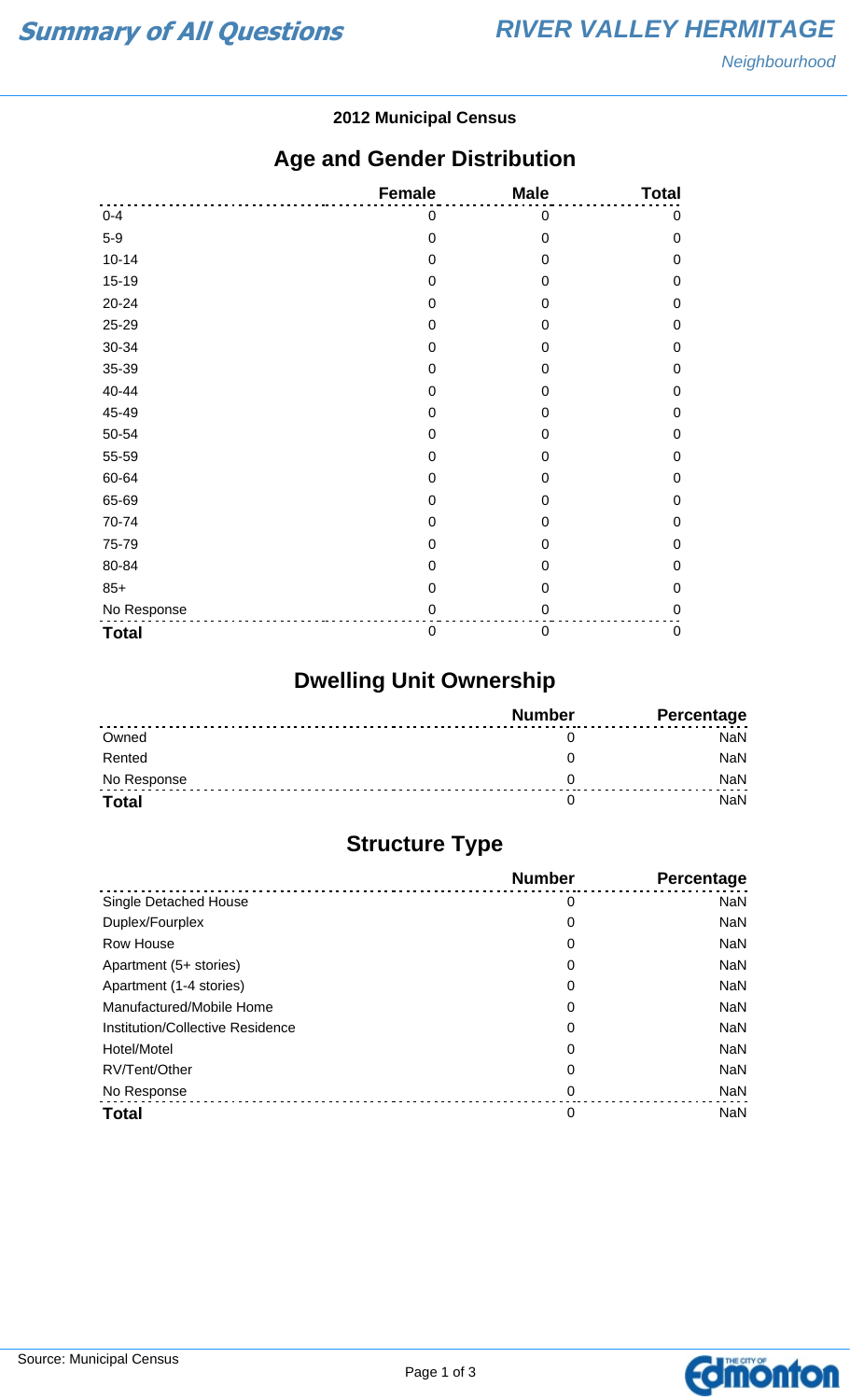## **Dwelling Unit and Property Status**

|                           | <b>Number</b> | Percentage |
|---------------------------|---------------|------------|
| Occupied                  | 0             | <b>NaN</b> |
| Unoccupied                | 0             | <b>NaN</b> |
| Vacant Lot                | 0             | <b>NaN</b> |
| <b>Under Construction</b> | 0             | <b>NaN</b> |
| No longer in use          | 0             | <b>NaN</b> |
| No Response               | 0             | <b>NaN</b> |
| <b>Total</b>              | 0             | <b>NaN</b> |

#### **Marital Status**

|                      | <b>Number</b> | Percentage |
|----------------------|---------------|------------|
| Married              | 0             | <b>NaN</b> |
| Common-law           | 0             | <b>NaN</b> |
| Separated/ divorced  | 0             | <b>NaN</b> |
| <b>Never Married</b> | 0             | <b>NaN</b> |
| Widowed              | 0             | <b>NaN</b> |
| No Response          | 0             | <b>NaN</b> |
| <b>Total</b>         | 0             | <b>NaN</b> |

## **Employment Status**

|                               | <b>Number</b> | Percentage |
|-------------------------------|---------------|------------|
| Preschool                     | 0             | <b>NaN</b> |
| Kindergarten - Gr.6           | 0             | NaN        |
| Gr.7 - Gr.9                   | 0             | NaN        |
| Gr.10 - Gr.12                 | 0             | NaN        |
| <b>Post Secondary Student</b> | 0             | <b>NaN</b> |
| Homemaker                     | 0             | NaN        |
| Employed 0-30 hrs             | 0             | <b>NaN</b> |
| Employed 30+ hrs              | 0             | NaN        |
| Unemployed                    | 0             | NaN        |
| Retired                       | 0             | NaN        |
| Permanently unable to work    | 0             | <b>NaN</b> |
| Other                         | 0             | NaN        |
| No Response                   | 0             | <b>NaN</b> |
| <b>Total</b>                  | 0             | <b>NaN</b> |

## **Term of Residence at this Location**

|                              | <b>Number</b> | Percentage |
|------------------------------|---------------|------------|
| 5 years or more              | 0             | <b>NaN</b> |
| 3 years to less than 5 years | 0             | <b>NaN</b> |
| 1 year to less than 3 years  | 0             | <b>NaN</b> |
| Less than 1 year             | 0             | <b>NaN</b> |
| Child less than 1 year       | 0             | <b>NaN</b> |
| No Response                  | 0             | <b>NaN</b> |
| <b>Total</b>                 | 0             | <b>NaN</b> |